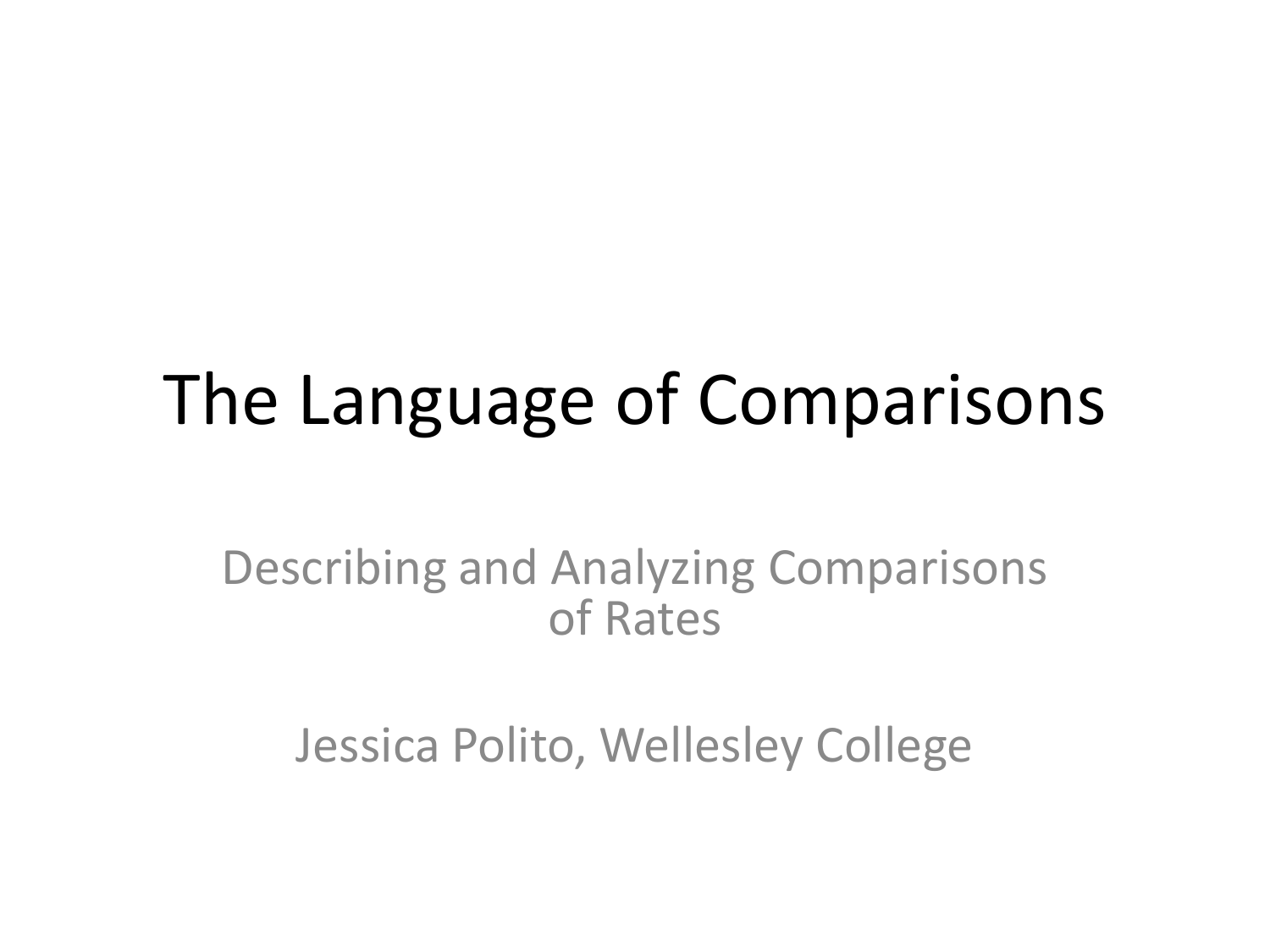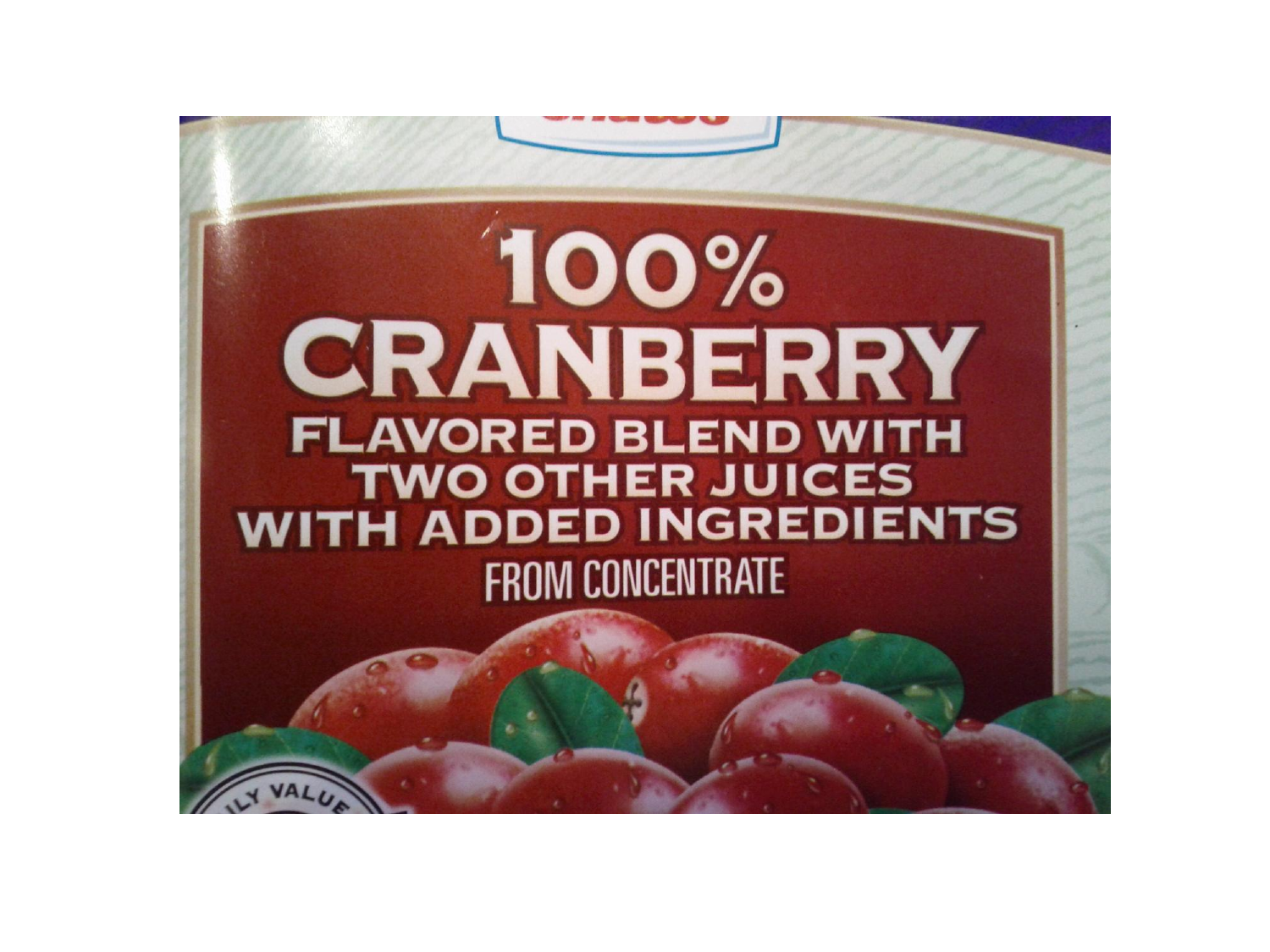# Describing Data

- "There are more blacks than whites on death row, not as total numbers but speaking in comparison."
- "Women Safer"



**Car accidents caused by:**

Student paper

Boston Globe graphic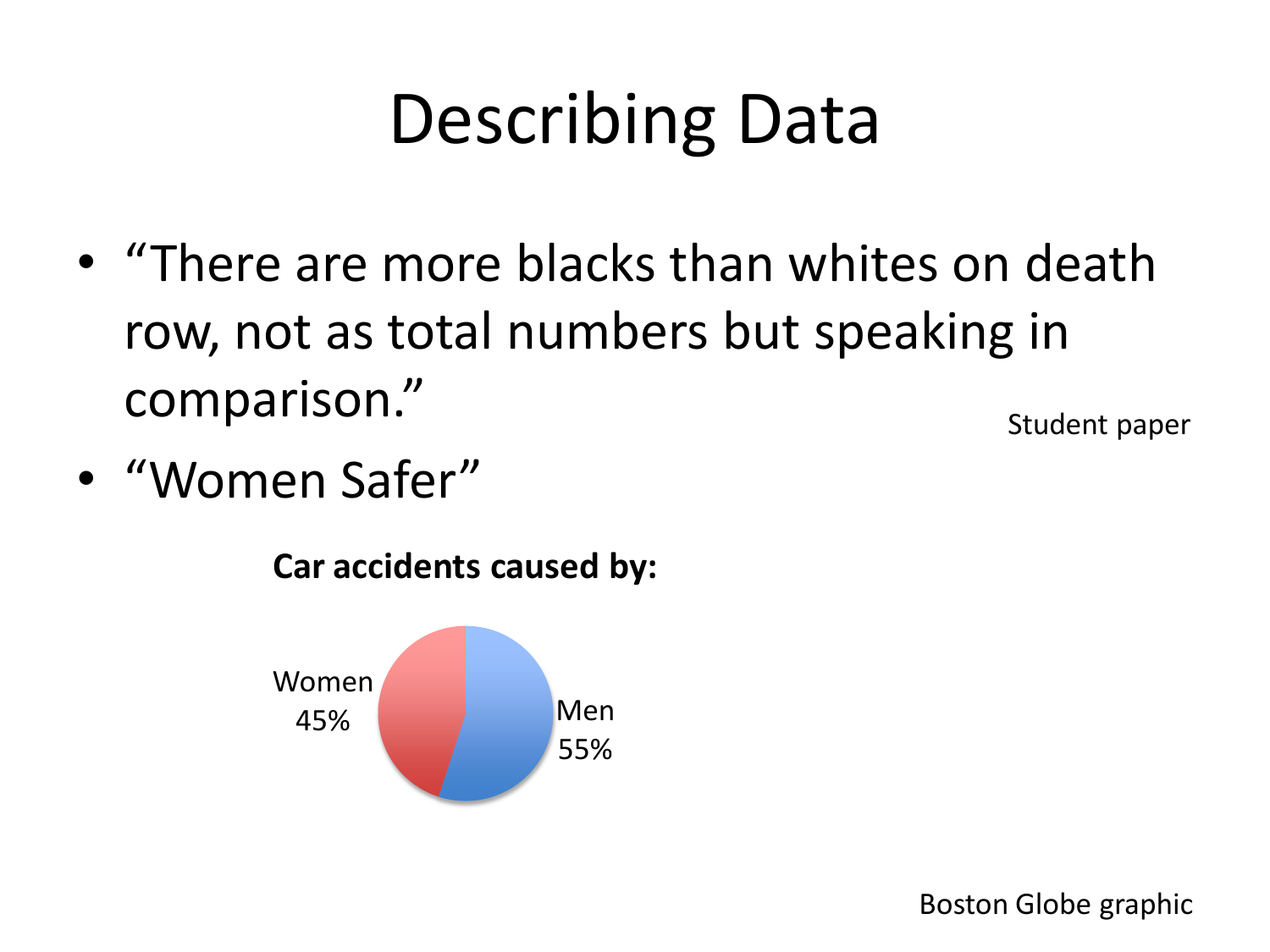### Evaluating statements

- Verizon: "Most reliable service"
- Cingular:

"Fewest dropped calls of any network"

### How can these both be true?

Competing Boston-area ads, 2006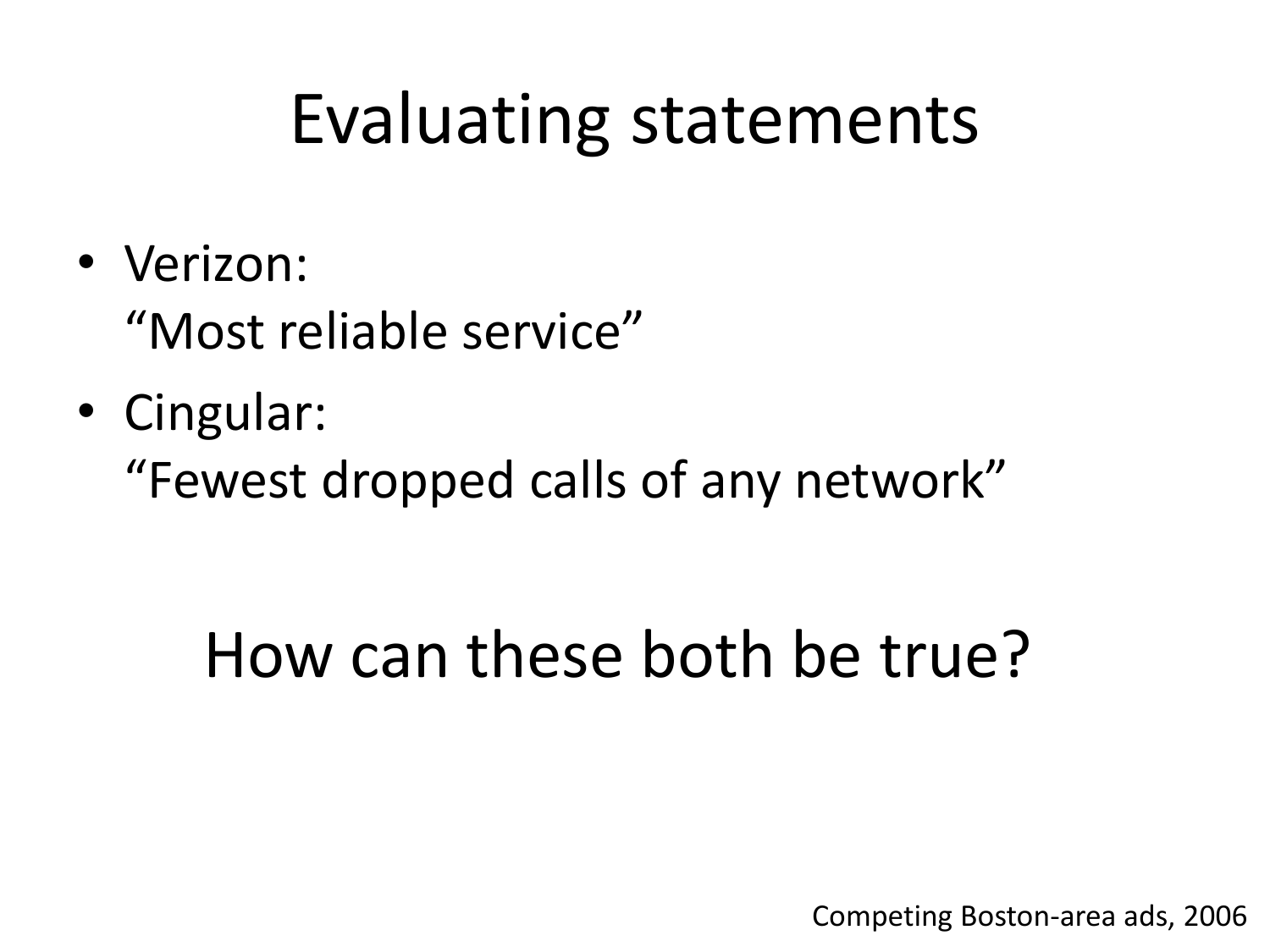# Complementary skills

Describing data:



Evaluating statements:

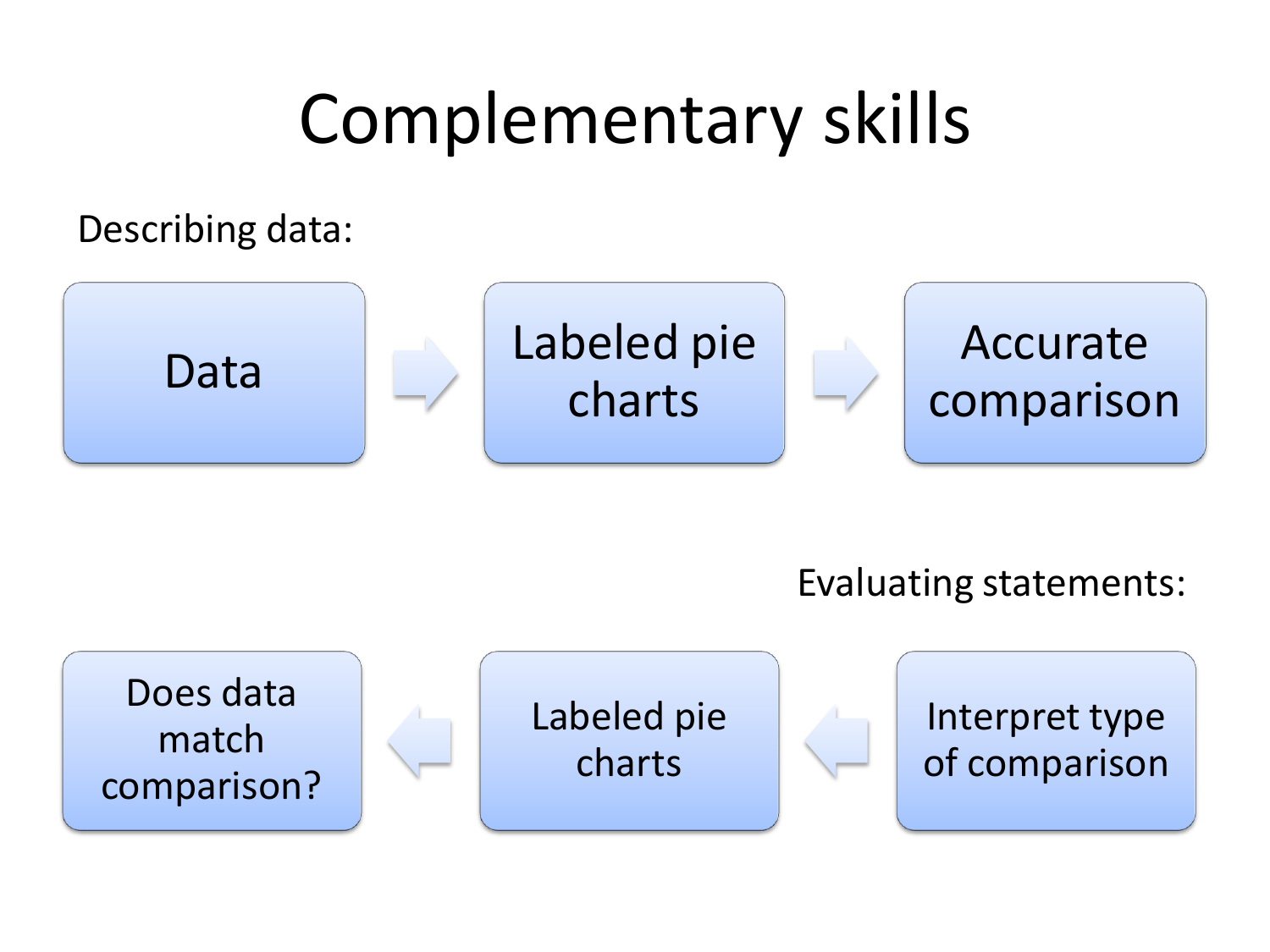# Describing Data

|              | <b>Obama</b> | <b>McCain</b> | <b>Other</b> |
|--------------|--------------|---------------|--------------|
| <b>White</b> | 43%          | 55%           | 2%           |
| <b>Black</b> | 95%          | 4%            | 1%           |
| Latino       | 67%          | 31%           | 2%           |
| <b>Asian</b> | 62%          | 35%           | 3%           |
| <b>Other</b> | 66%          | 31%           | 3%           |

2008 National Exit Poll Data

**White Voters**

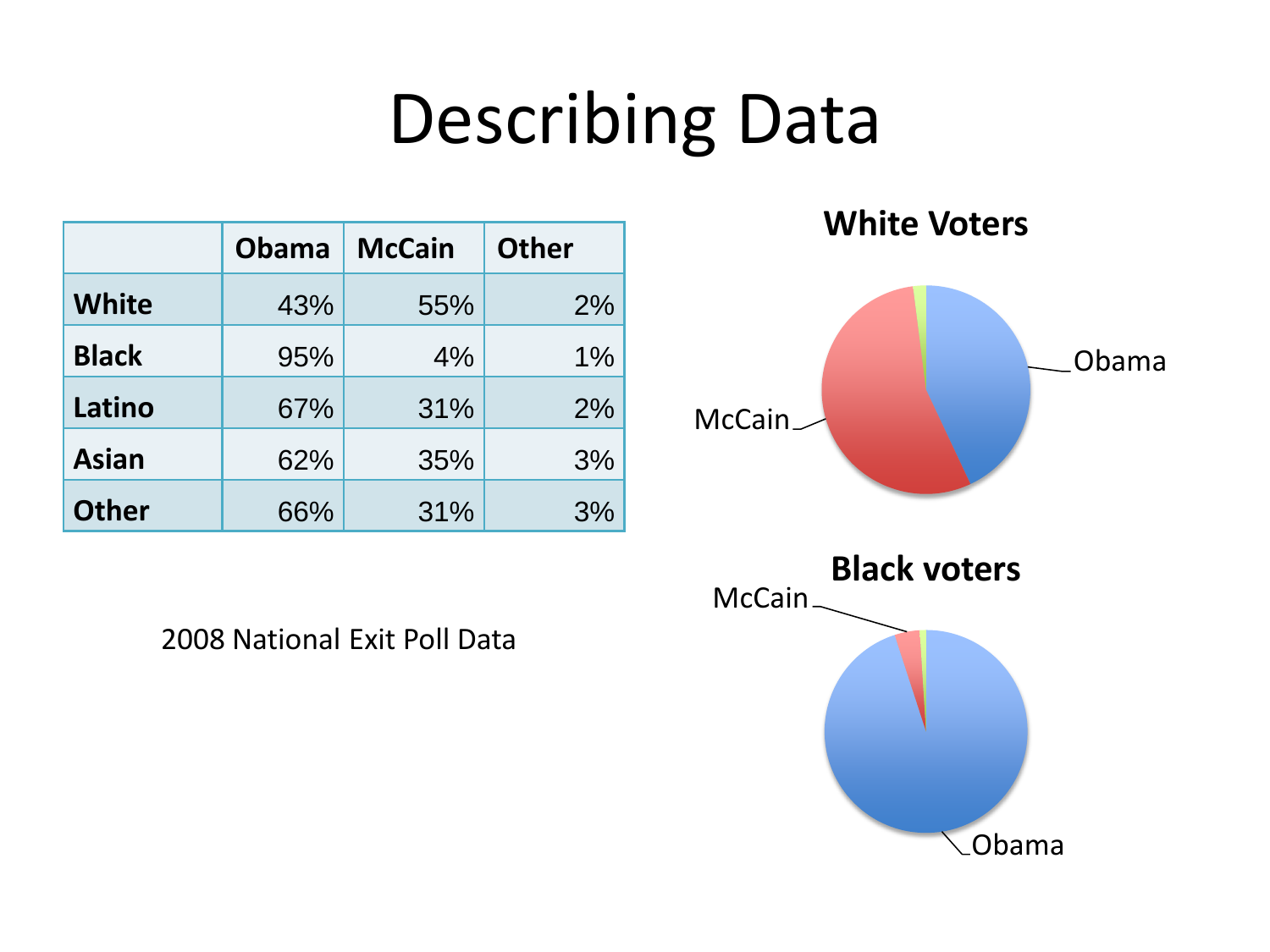# Comparing raw numbers, or within one pie:

"More white voters voted for McCain than for Obama."

"More" means you can compare the raw numbers

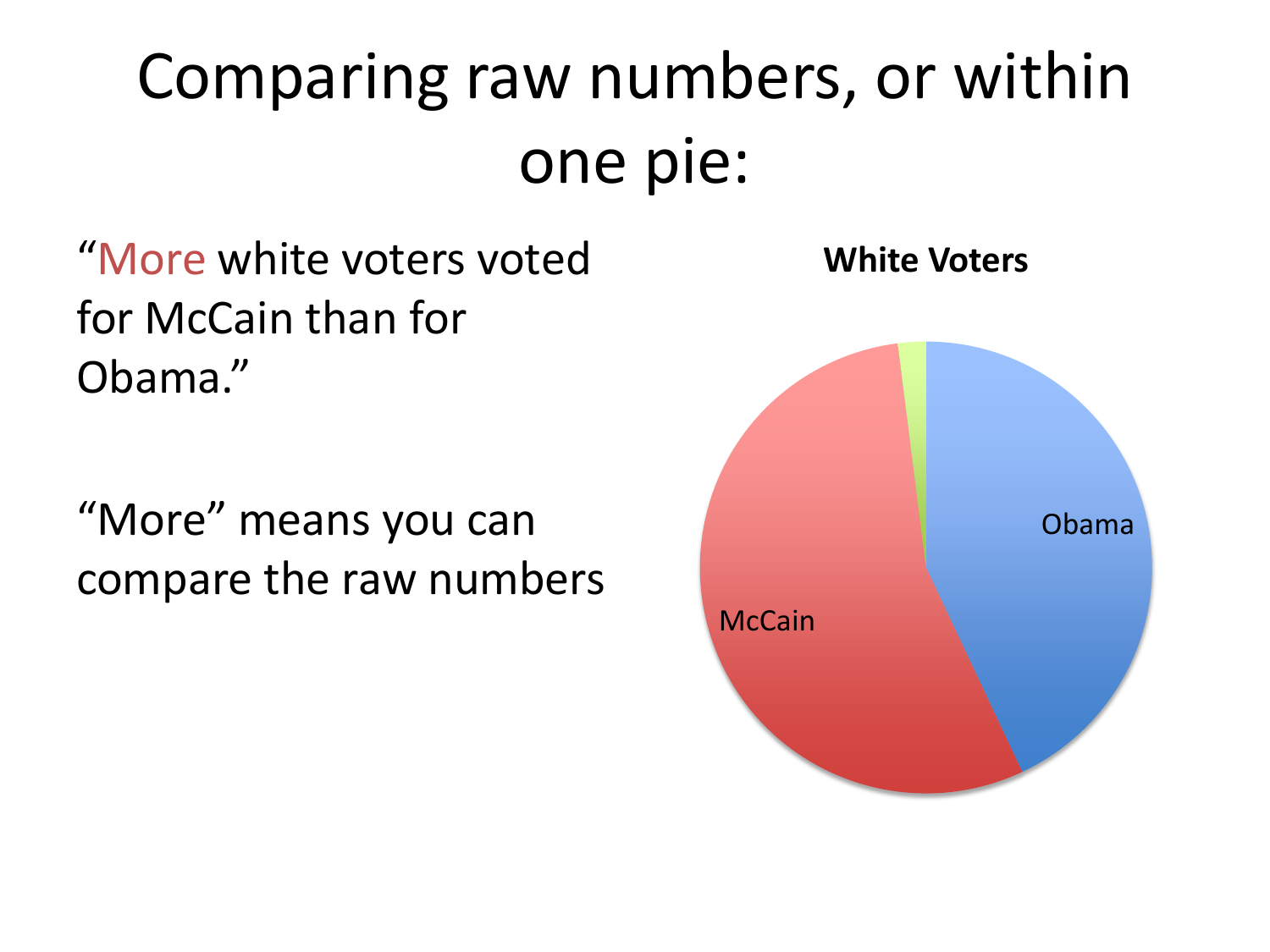## Comparing rates across two pies

"Black voters were more likely than white voters to vote for Obama."

"Obama was more popular with black voters than with white voters."

#### DOES NOT SUPPORT:

"More black voters than white voters voted for Obama."

"Obama voters were more likely to be black than to be white."

Two pies, matching wedges:

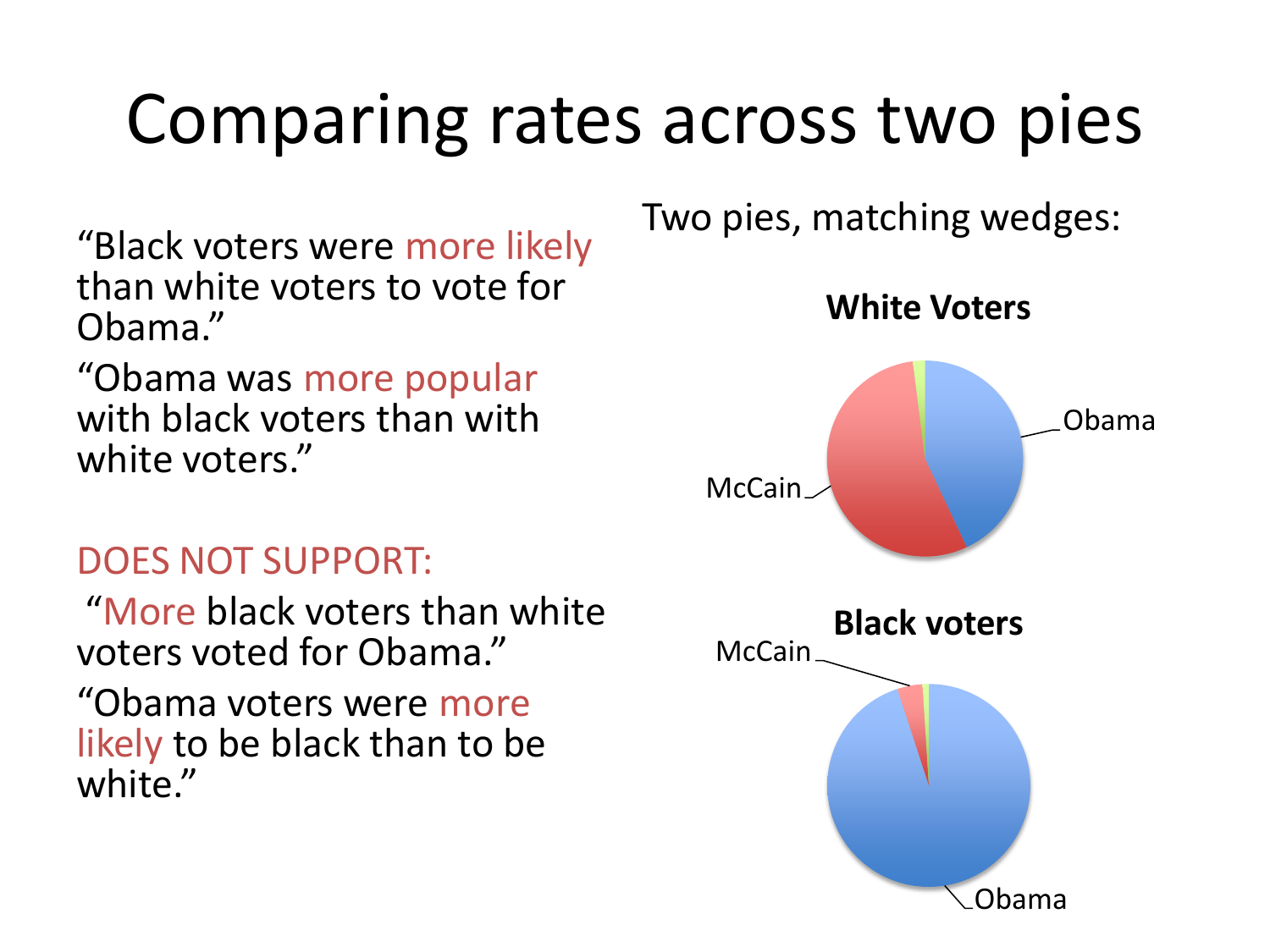# Many words for comparing rates

- Safer
- More reliable
- More popular
- More effective
- Disproportionate
- Better on-time record
- Better batting average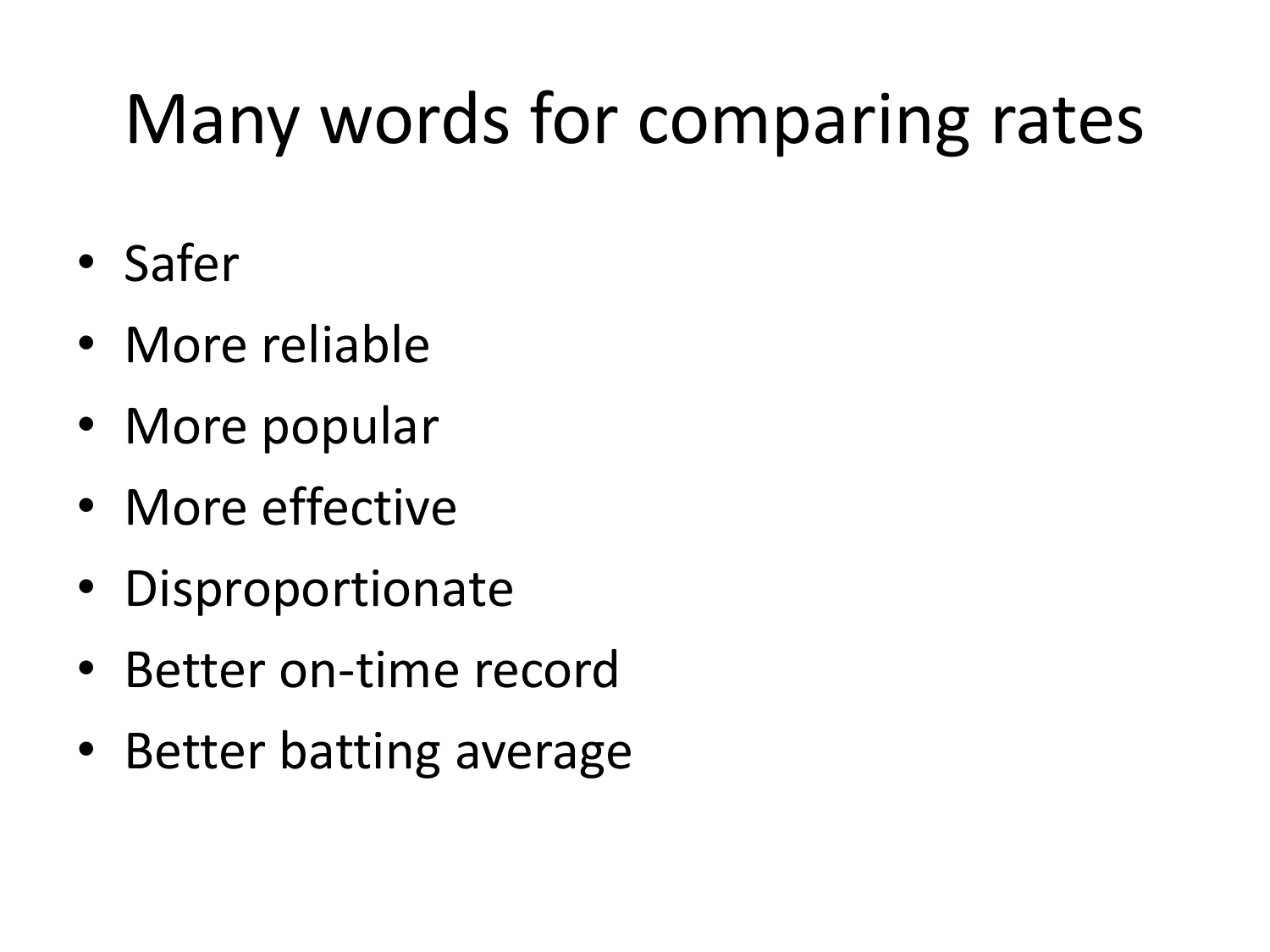### Evaluating statements

- 1. Are you comparing numbers or rates?
- 2. Sketch pie charts from provided numbers
- 3. Do you have parallel wedges of distinct pies?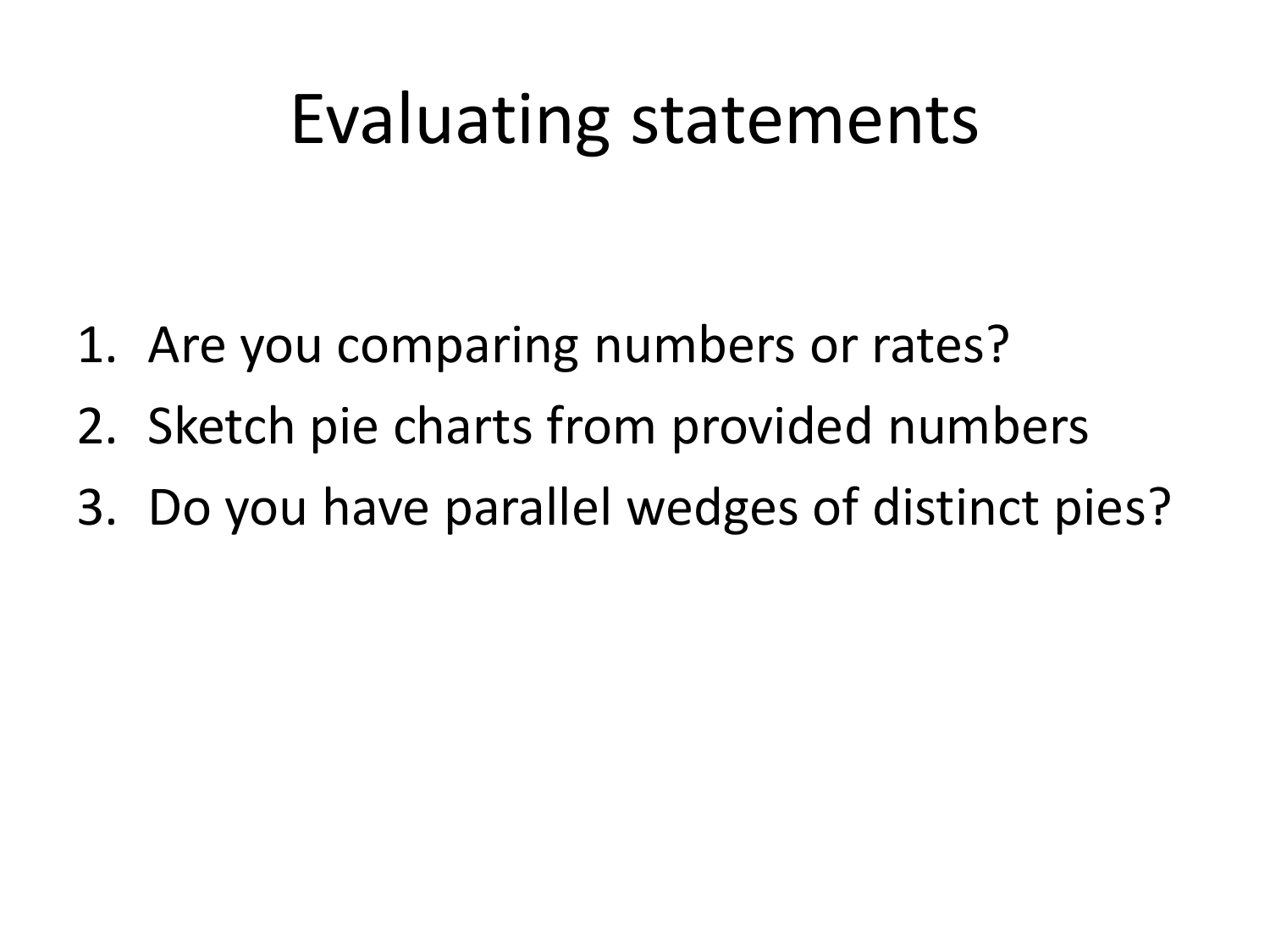# Cell phone ad example

#### **Cingular: "Fewest dropped calls"**

• Comparing **numbers**: how many dropped calls

**Cingular**



#### **Verizon: "Most reliable service"**

• Comparing **rates**: percent of calls dropped

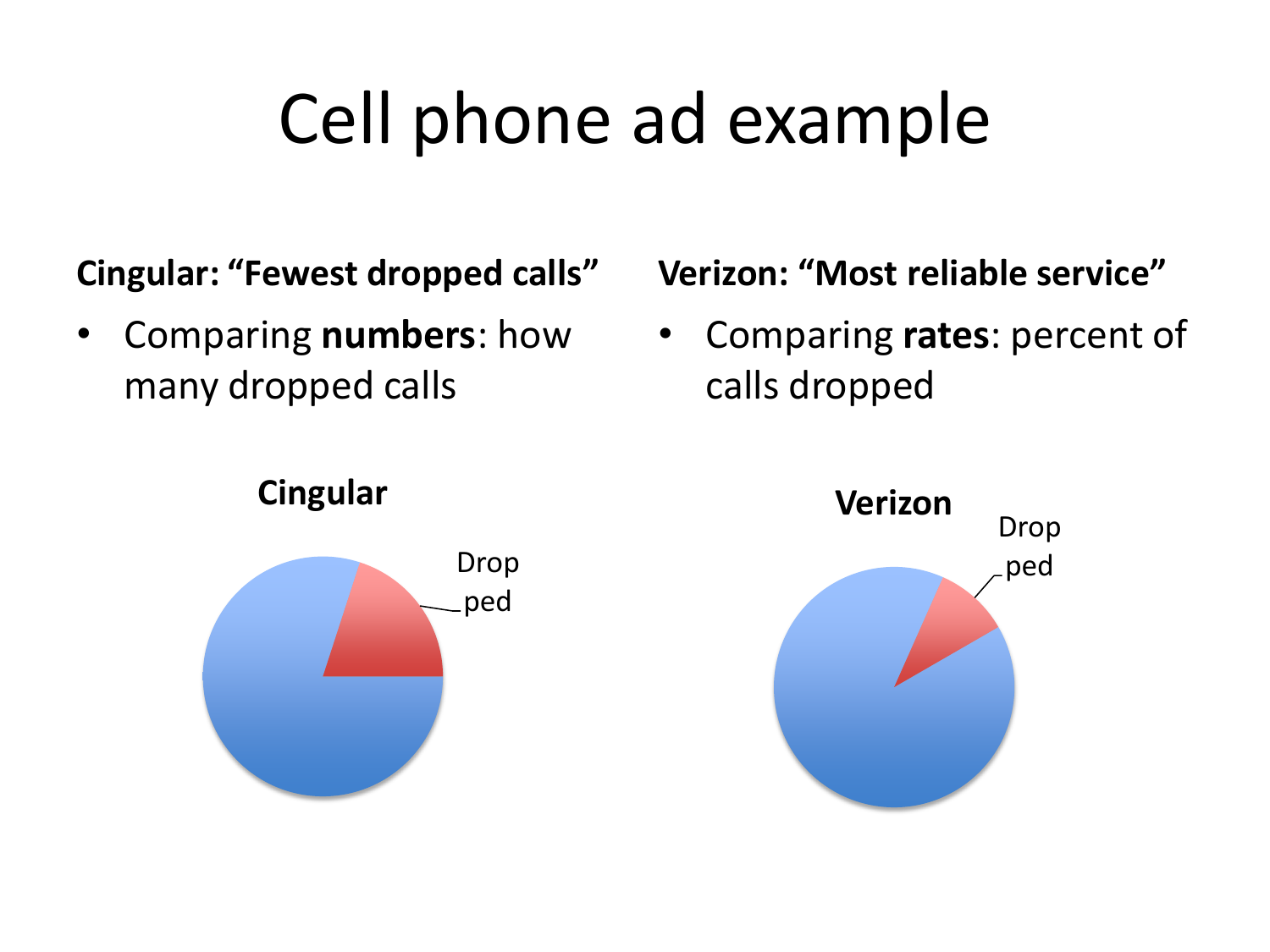"**We found that the proportion of infants dying from SIDS in organized child care settings was disproportionately high."**

**Only data in article:**

**Missing comparison:**

**SIDS cases**



**Where babies are?**



Reuters wire story, August 2000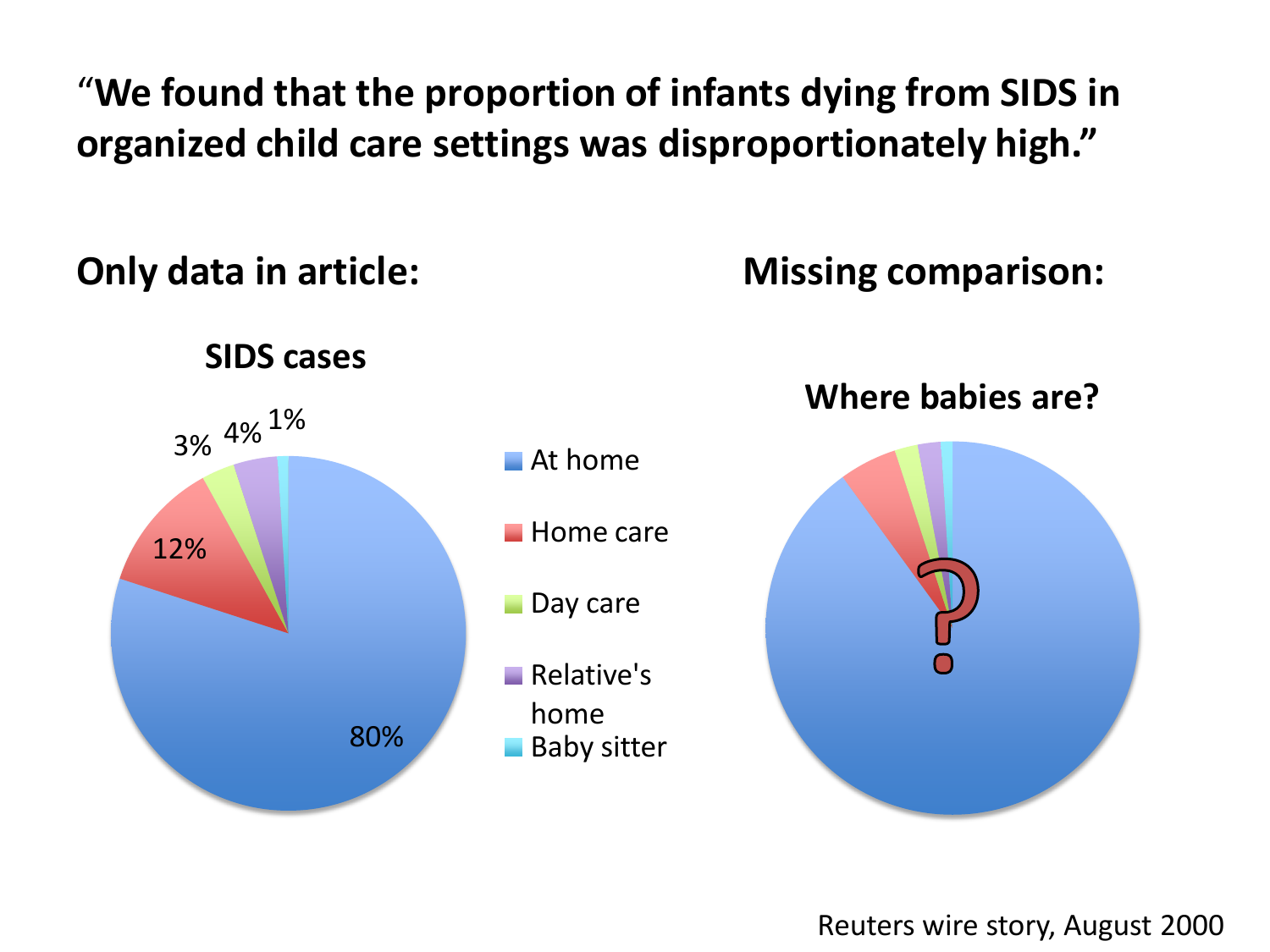### **"448,820 applications were submitted in 2005 for 17,000 med school spots"**



Princeton Review advertising flier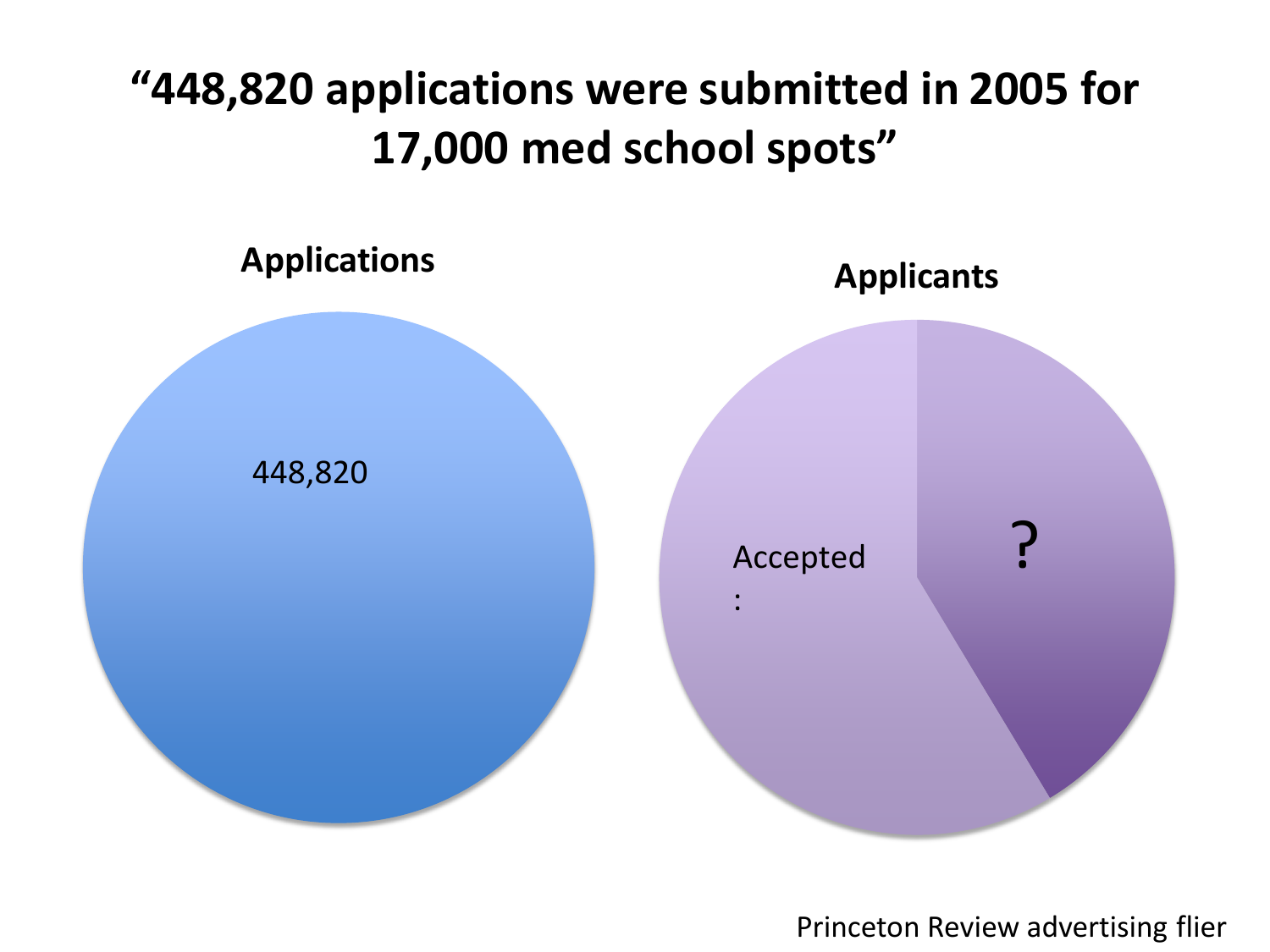"**According to the Bureau of Justice, 1 in every 1,000 people is raped or sexually assaulted on land each year; on cruise ships, there is only one alleged incident of sexual assault for every 100,000 passengers.**"



New York Times